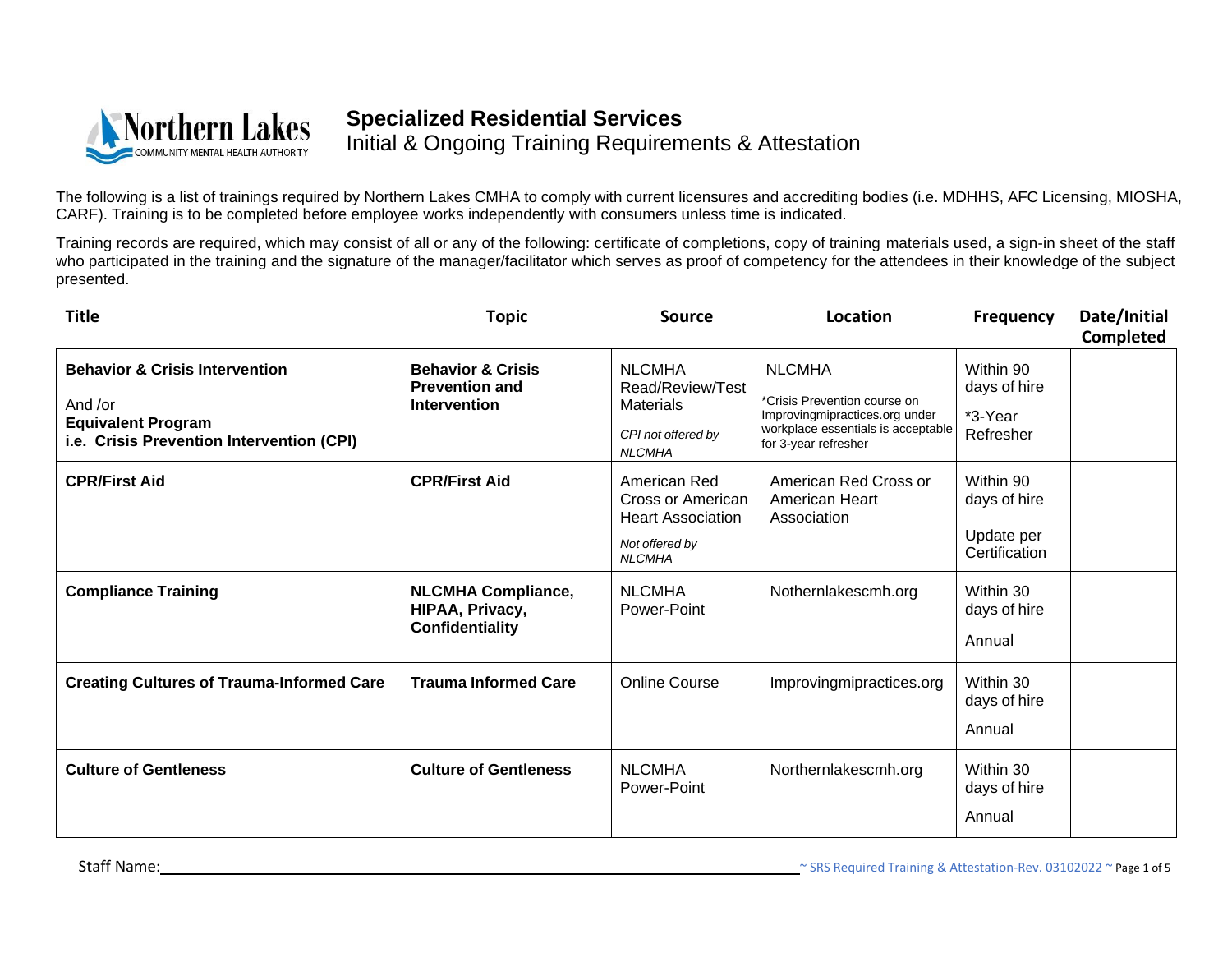

The following is a list of trainings required by Northern Lakes CMHA to comply with current licensures and accrediting bodies (i.e. MDHHS, AFC Licensing, MIOSHA, CARF). Training is to be completed before employee works independently with consumers unless time is indicated.

| <b>Title</b>                                | <b>Topic</b>                                                                                                 | <b>Source</b>                              | Location                                                     | <b>Frequency</b>                                 | Date/Initial<br>Completed |
|---------------------------------------------|--------------------------------------------------------------------------------------------------------------|--------------------------------------------|--------------------------------------------------------------|--------------------------------------------------|---------------------------|
| <b>Cultural Competence</b>                  | <b>Cultural Competence</b>                                                                                   | Online course                              | Improvingmipractices.org                                     | Within 30<br>days of hire<br>Annual              |                           |
| <b>Emergency Preparedness</b>               | <b>Emergency</b><br><b>Preparedness</b>                                                                      | <b>Online Course</b>                       | Improvingmipractices.org                                     | Within 90<br>days of hire<br>3-Year<br>Refresher |                           |
| <b>Grievance &amp; Appeals</b>              | <b>Due Process, Exercising</b><br><b>Rights, Grievance &amp;</b><br><b>Appeals</b>                           | <b>NLCMHA</b><br>Power-Point               | Northernlakescmh.org                                         | Within 30<br>days of hire<br>Annual              |                           |
| <b>Health and Wellness</b>                  | <b>Infection Control,</b><br><b>Communicable Disease</b><br><b>Subjects, Vital Signs,</b><br><b>Wellness</b> | <b>NLCMHA</b><br><b>Live Virtual Class</b> | <b>NLCMHA</b><br>Registration required<br>training@nlcmh.org | Within 90<br>days of hire                        |                           |
| <b>Individual Person-Centered Plan/IPOS</b> | <b>Inservice of Individual</b><br>Plan of Service, IPOS by<br><b>CSM</b>                                     | <b>NLCMHA</b><br>Staff/Provider            | <b>NLCMHA</b>                                                | Within 90<br>days of hire<br>Ongoing             |                           |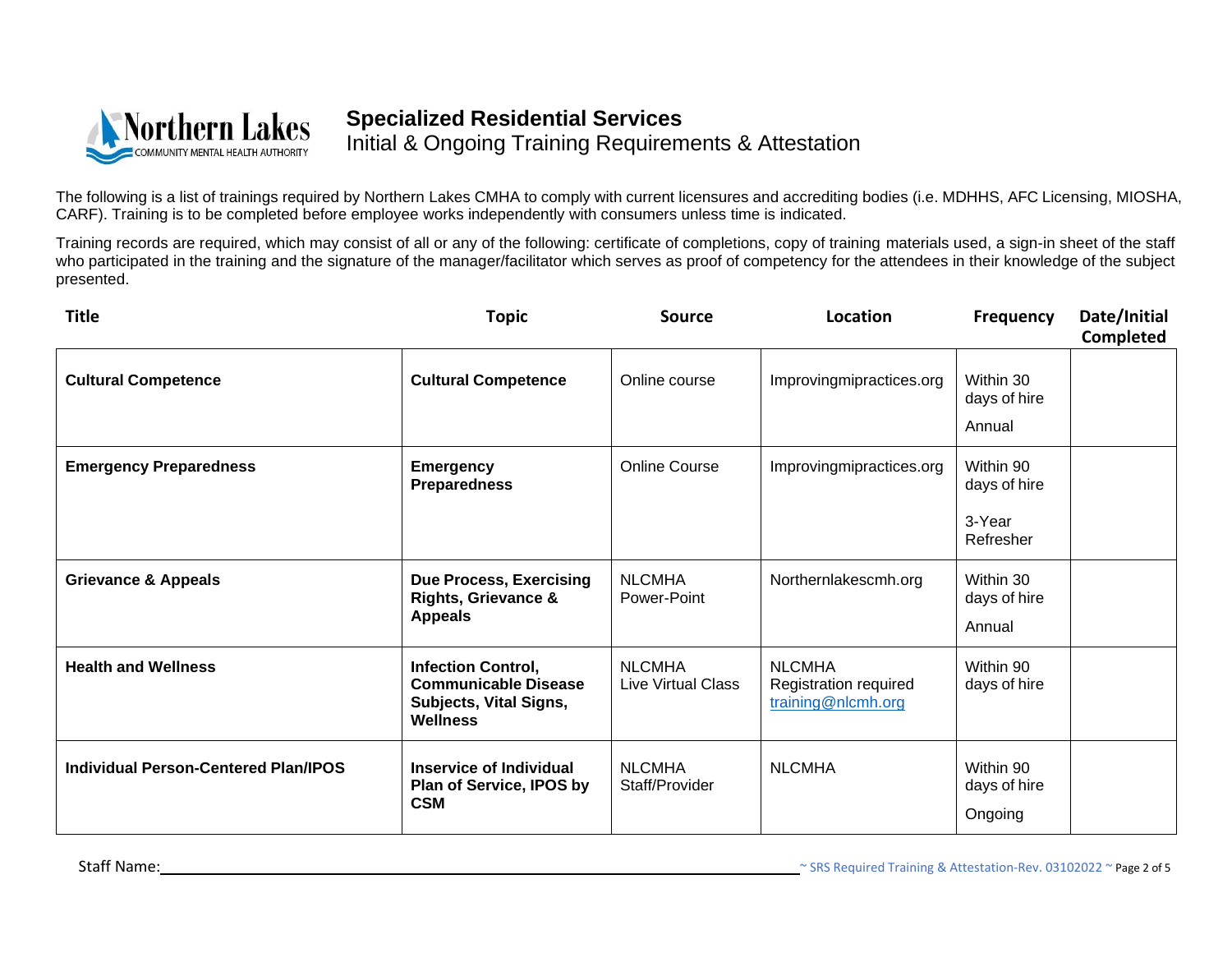

The following is a list of trainings required by Northern Lakes CMHA to comply with current licensures and accrediting bodies (i.e. MDHHS, AFC Licensing, MIOSHA, CARF). Training is to be completed before employee works independently with consumers unless time is indicated.

| <b>Title</b>                                                                                                                  | <b>Topic</b>                                                                                                                                       | <b>Source</b>                                         | Location                                                     | <b>Frequency</b>                                 | Date/Initial<br>Completed |
|-------------------------------------------------------------------------------------------------------------------------------|----------------------------------------------------------------------------------------------------------------------------------------------------|-------------------------------------------------------|--------------------------------------------------------------|--------------------------------------------------|---------------------------|
| <b>Infection Control for Direct Care Workers</b>                                                                              | <b>Infection Control &amp;</b><br><b>Standard Precautions</b>                                                                                      | <b>Online Course</b>                                  | Improvingmipractices.org                                     | Annually after<br>first year                     |                           |
| <b>Introduction to Human Services &amp; Meeting</b><br>Special Needs, Person-Centered Planning,<br><b>IPOS, Documentation</b> | Introduction to Human<br><b>Services &amp; Meeting</b><br><b>Special Needs, Person-</b><br><b>Centered Planning,</b><br><b>IPOS, Documentation</b> | <b>NLCMHA</b><br>Read/Review/Test<br><b>Materials</b> | <b>NLCMHA</b>                                                | Within 90<br>days of hire                        |                           |
| <b>Limited English Proficiency</b>                                                                                            | <b>Limited English</b><br><b>Proficiency (LEP)</b>                                                                                                 | <b>Online Course</b>                                  | Improvingmipractices.org                                     | Within 30<br>days of hire<br>Annual              |                           |
| <b>Medication Administration</b><br>(Only staff that are administering medications)                                           | <b>Medication</b><br>Administration                                                                                                                | <b>NLCMHA</b><br><b>Live Virtual Class</b>            | <b>NLCMHA</b><br>Registration required<br>training@nlcmh.org | Within 90<br>days of hire<br>3-Year<br>Refresher |                           |
| <b>Nutrition and Food Service</b>                                                                                             | <b>Nutrition and Food</b><br><b>Service</b>                                                                                                        | <b>NLCMHA</b><br>Read/Review/Test<br><b>Materials</b> | <b>NLCMHA</b>                                                | Within 90<br>days of hire<br>3-Year<br>Refresher |                           |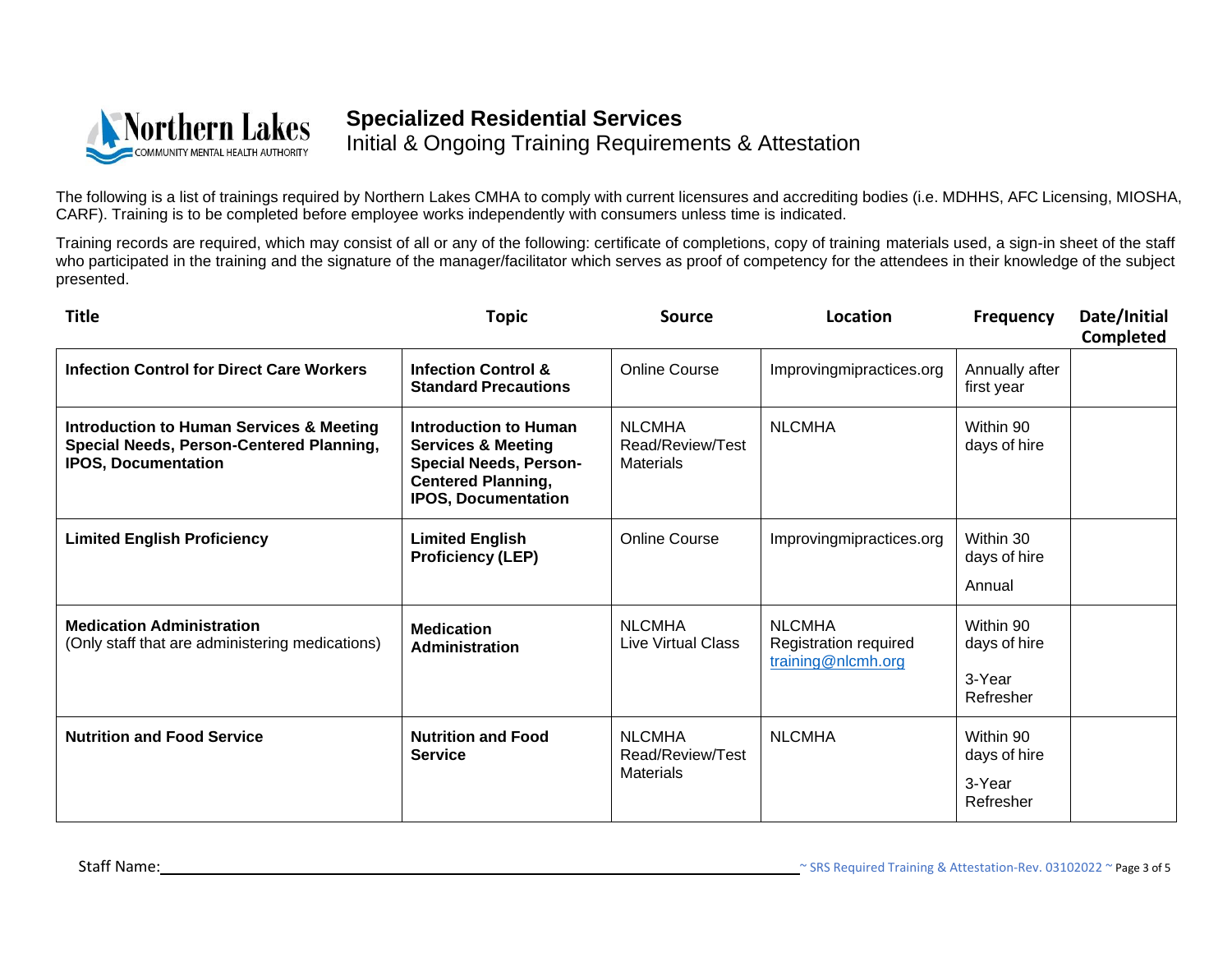

The following is a list of trainings required by Northern Lakes CMHA to comply with current licensures and accrediting bodies (i.e. MDHHS, AFC Licensing, MIOSHA, CARF). Training is to be completed before employee works independently with consumers unless time is indicated.

|                                                       |                                                              |                                                  | <b>Completed</b> |
|-------------------------------------------------------|--------------------------------------------------------------|--------------------------------------------------|------------------|
| <b>Online Course</b>                                  | Improvingmipractices.org                                     | Annually after<br>first year                     |                  |
| <b>Online Course</b>                                  | Improvingmipractices.org                                     | Within 30<br>days of hire                        |                  |
| <b>Live Virtual Class</b>                             | <b>NLCMHA</b><br>Registration required<br>training@nlcmh.org | Annual                                           |                  |
| <b>NLCMHA</b><br>Power-Point                          | Northernlakescmh.org                                         | Upon hire                                        |                  |
| <b>NLCMHA</b><br>Read/Review/Test<br><b>Materials</b> | <b>NLCMHA</b>                                                | Within 90<br>days of hire<br>3-Year<br>Refresher |                  |
|                                                       |                                                              |                                                  |                  |